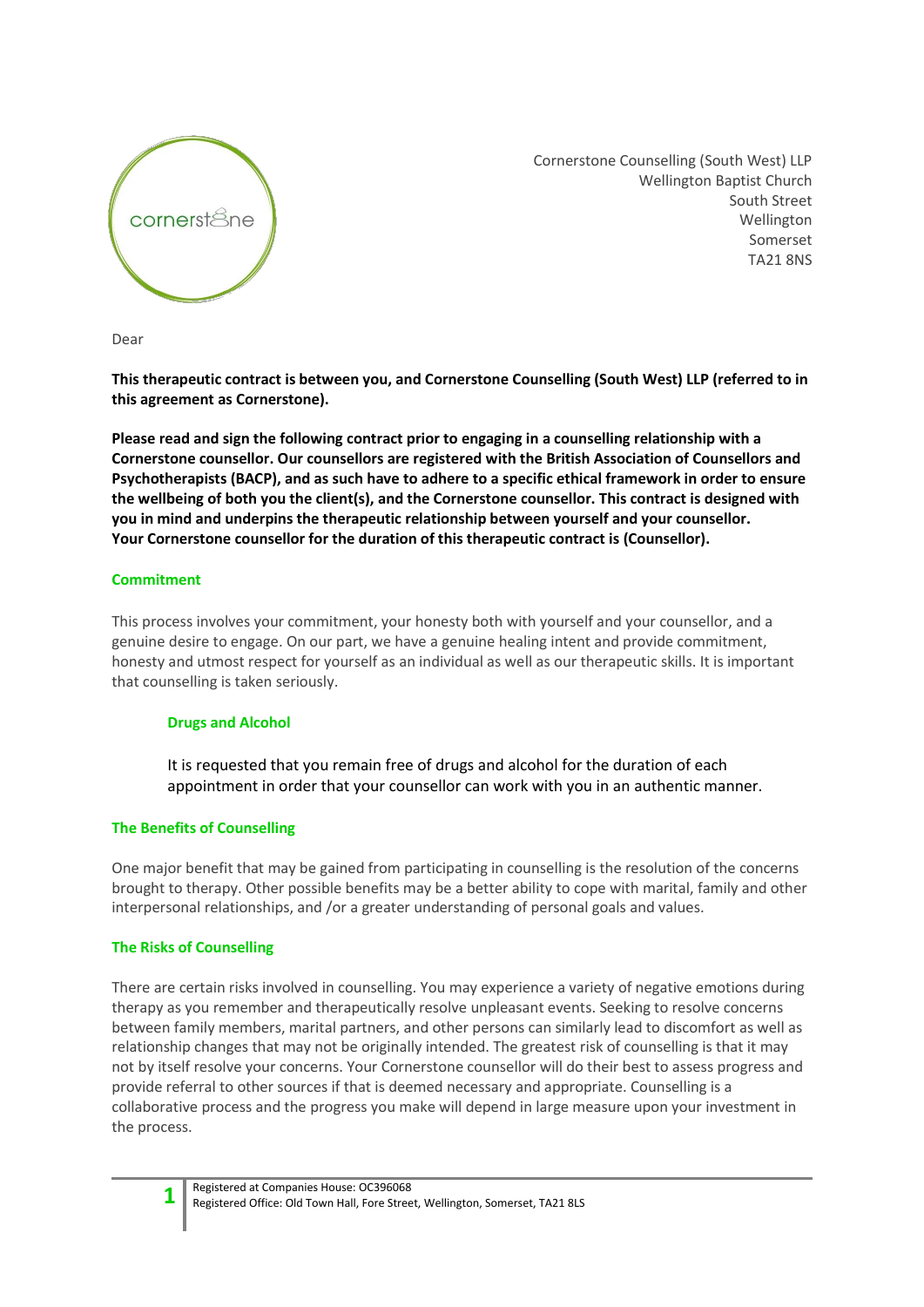### **Confidentiality online**

Your counsellor will take all reasonable steps to ensure that your online counselling takes place in a confidential space, and your Cornerstone counsellor will not discuss what is talked about in sessions outside of your time together. There are however some legal, ethical, and safety-related exceptions to this over which your counsellor is bound to notify external agencies, as relevant. The following list whilst extensive, is not exhaustive – and should matters of confidentiality arise in sessions, your counsellor will discuss these with you.

- Your Cornerstone counsellor is required to attend supervision as part of their continuing professional development, and in order to ensure that you receive the best possible service, but any information discussed under supervision would be **anonymous**.
- If, in exceptional circumstances it is felt that either you or someone else were in danger or at risk of harm, then your counsellor may choose to break confidentiality in order to safeguard the individual concerned. You will be aware that this is taking place, but your permission is not required by law.
- If you are involved in money laundering, acts of terrorism, or admit to having committed a crime (or clear intent to do so).
- As BACP registered counsellors, we are duty bound to have a method of informing you of our inability to attend a session, or even continue with your treatment in the event of serious accident or death. In such circumstances, we operate a Therapeutic Executor system, where a nominated person (also BACP registered) will be able to inform you via your chosen method of communication, of the aforementioned situation, and advise you accordingly.

Online therapy requires the use of external third party agencies in order to provide our service. These include but are not limited to Skype, FaceTime, Zoom and telephony providers. Cornerstone accepts no liability for how these technology providers will use any data provided by you, and by signing this contract you are providing your consent for our sessions to use a technological platform. **When returning this contract to your therapist please nominate your chosen method of counselling provision.**

### **Your data**

In line with GDPR regulation, Cornerstone has a robust data protection policy to safeguard our client's information when held in house. If you have any questions over what we do with your data, please refer to the data protection policy on our website. As your counsellor we have a legitimate interest in holding data relating to you, and we are happy to answer any questions you may have. We cannot accept liability for any third party data breaches where consent has been provided by you as client to use that service.

# **Counselling Credentials and Ethical Standards**

As a minimum, your Cornerstone counsellor has undertaken two formal counselling qualifications, and has applied to take, and passed, the rigorous qualification process as defined by the BACP. You can have peace of mind knowing that your counsellor is a UK registered counsellor, and their credentials can be viewed on the BACP Therapy register (www.itsgoodtotalk.org.uk). As members of the BACP we are bound by their code of ethics, copies of which can be provided to you. We take your individual boundaries seriously and seek to work in the most ethical way.

### **Sessions**

Sessions are for 60 minutes and will be every week at a day and time suitable to you and your counsellor. You may however mutually decide to change the interval of time between sessions.